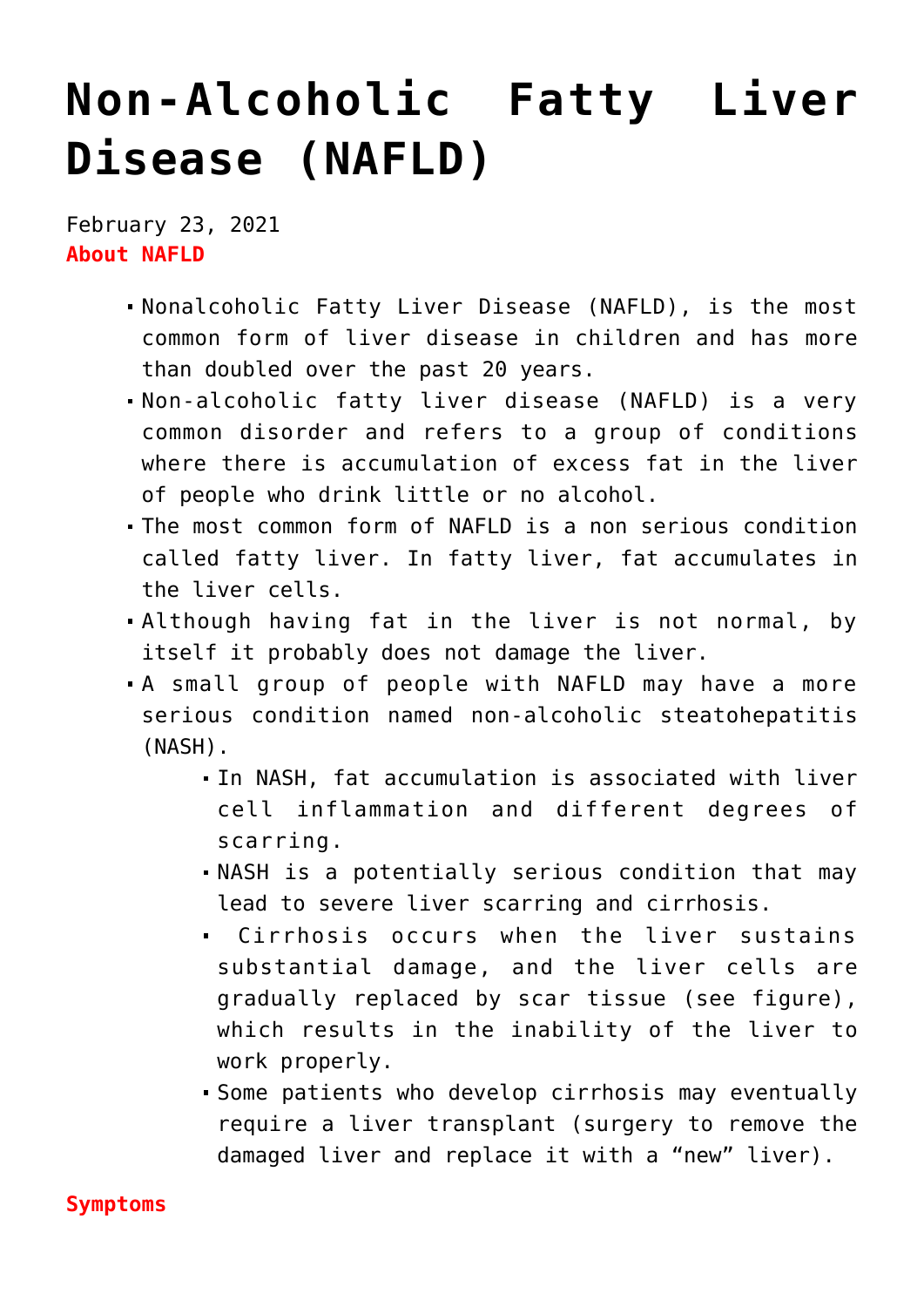- Children may exhibit symptoms such as abdominal pain, which may be in the center or the right upper part of the abdomen, and sometimes fatigue.
- However, other causes of abdominal pain and fatigue should be considered.
- On physical examination the liver might be slightly enlarged and some children may have patchy, dark discoloration of the skin present (acanthosis nigricans) most commonly over the neck and the underarm area.

## **Causes of NAFLD/NASH**

- NAFLD is part of the metabolic syndrome characterized by diabetes, or pre-diabetes (insulin resistance), being overweight or obese, elevated blood lipids such as cholesterol and triglycerides, as well as high blood pressure.
- Not all patients have all the manifestations of metabolic syndrome.
- Less is known about what causes NASH to develop. Researchers are focusing on several factors that may contribute to the development of NASH.
- These include:
	- Oxidative stress (imbalance between pro-oxidant and antioxidant chemicals that lead to liver cell damage)
	- Production and release of toxic inflammatory proteins (cytokines) by the patient's own inflammatory cells, liver cells, or fat cells
	- Liver cell necrosis or death, called apoptosis
	- Adipose tissue (fat tissue) inflammation and infiltration by white blood cells
	- Gut microbiota (intestinal bacteria) which may play a role in liver inflammation

## **Risk Factors**

NAFLD is a very common disorder affecting and may affect